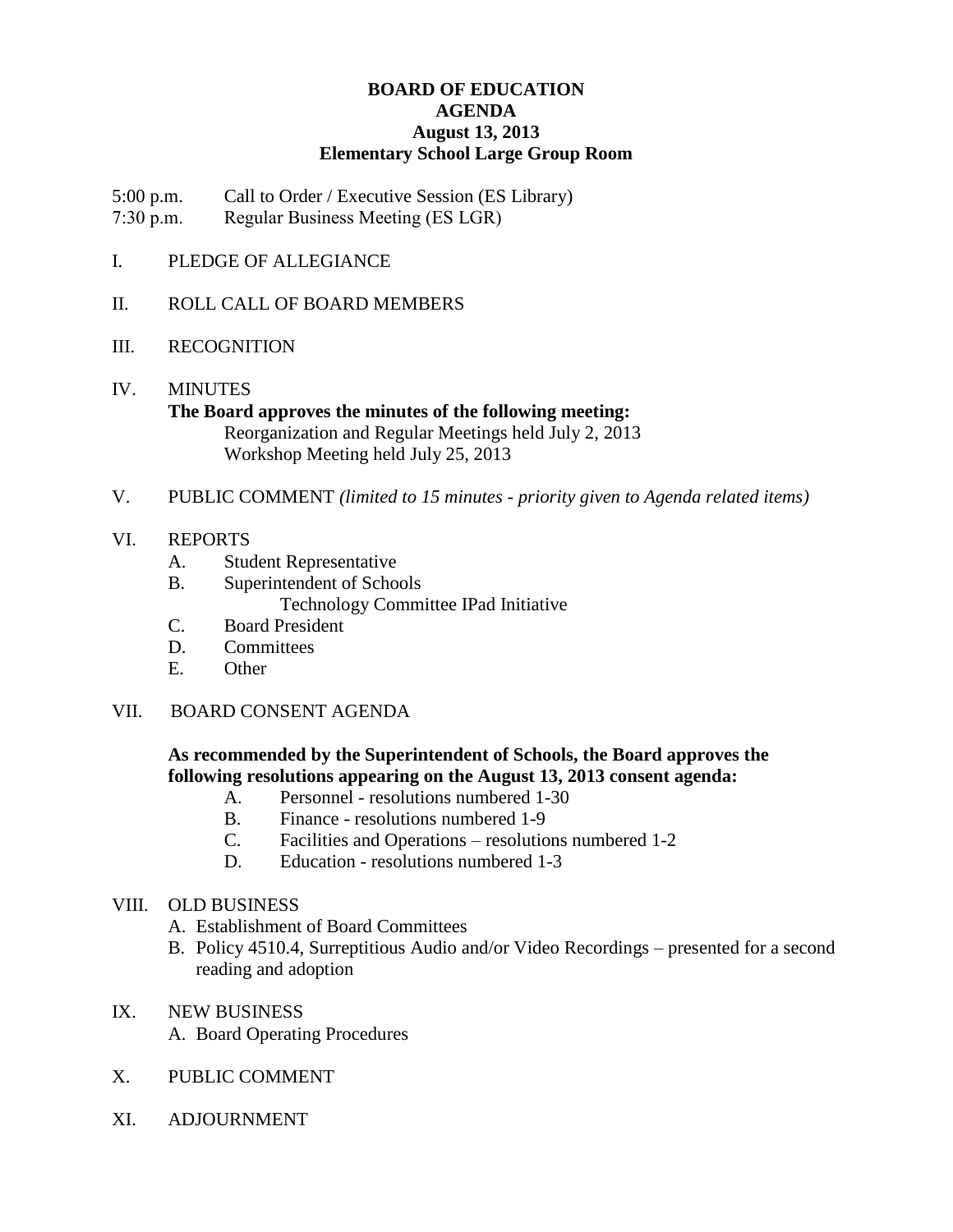# **CONSENT AGENDA August 13, 2013**

## **A. Personnel**

1. Appointment – Facility Use Monitors

The Board approves the following Facility Use Monitor appointments for the 2013-2014 school year at the rate \$20.00 per hour:

Constance Bermel Regina Booker Maureen Colon Bonnie Kelsch Traci McGlynn Stephanie Miazga Hope Post Loraine Serabian Thomas Serabian Michael Stiles

2. Appointment – Fitness Instructors

The Board approves the following Fitness Instructors for the 2013-2014 school year in accordance with the negotiated agreement with the Port Jefferson Teachers Association.

Dinarae Camarda - Spring Fitness Center Instructor Michael Maletta - Spring and Fall Fitness Center Instructor James Mimnaugh - Winter Fitness Center Instructor

3. Appointment – Equipment Manager

The Board approves the appointment of Nicole Poulianos as Equipment Manager, for the 2013-2014 school year, at the rate of \$14 per hour.

4. Appointment – Athletic Trainer

The Board approves the appointment of Michele Matera as an Athletic Trainer, effective August 19, 2013, at the rate of \$36 per hour, pending fingerprint clearance by New York State Education Department.

5. Appointment – Lifeguards

The Board approves the following Lifeguards for the 2013-2014 school year: Head Lifeguards at the rate of \$15.00 per hour Benjamin Bajus Emily Fleckenstein Mary Fleckenstein Kevin Rowett Francoise Schachner Loraine Serabian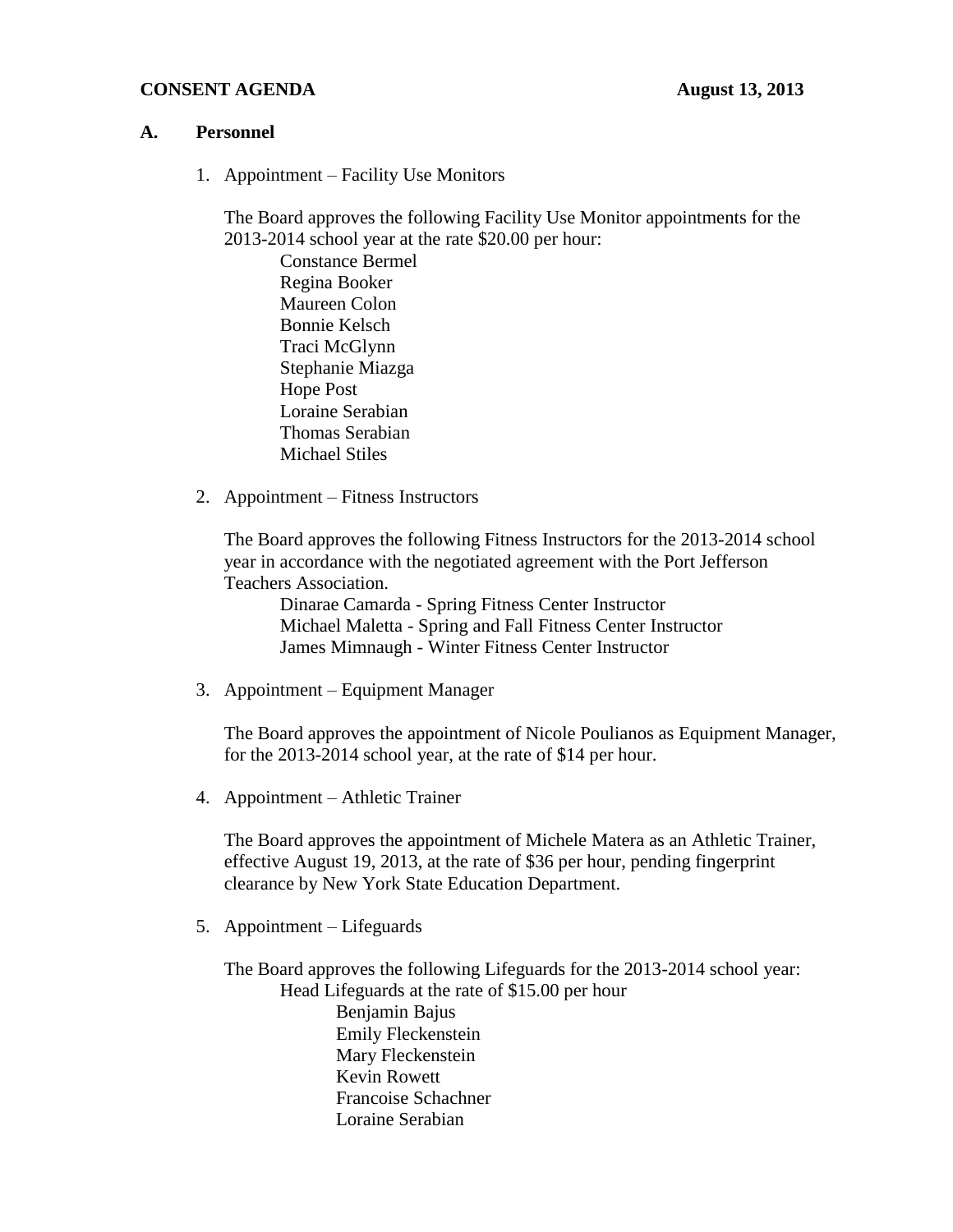Lifeguards (students) at the rate of \$12.00 per hour Steven Bosch - pending CPR, FA & Lifeguard certification Jake Cavanagh - pending CPR Kirsten Crovello - pending CPR Karin Holvik - - pending CPR, FA & Lifeguard certification Morgan Sakovich - pending CPR Tammy Serabian Mairead Swords - pending CPR

6. Appointment – Community Fitness Instructors

The Board approves the following Community Fitness Instructors for the 2013- 2014 school year at the rate of \$20.00 per hour:

> Benjamin Bajus Kelly Bates Dinarae Camarda Michael Caravello Andrew Cosci Michael Maletta Traci McGlynn James Mimnaugh Alycia Petitto Jesse Rosen Loraine Serabian John Serignese

7. Appointment – Coaches

The Board approves the attached list of coaching appointments for the 2013-2014 school year, identified as "Appendix A".

8. Appointment – Co-curricular/Extra Stipend Positions

The Board approves the attached list of high school co-curricular/extra stipend appointments for the 2013-2014 school year, identified as "Appendix B" .

9. Appointment – Part-time Energy Specialist

The Board approves the appointment of Brian Sandak as part-time Energy Specialist, for the 2013-2014 school year, in accordance with the District and Cenergistic Energy Conservation Company, at the rate of \$5,000.00 per annum.

10. Recall – Teaching Assistant

The Board approves the recall of Andrea Erland, from the Preferred Eligibility List, as a teaching assistant, effective September 3, 2013, as recommended by the Committee on Special Education, in accordance with the negotiated agreement with the United Paraprofessionals' Association of Port Jefferson.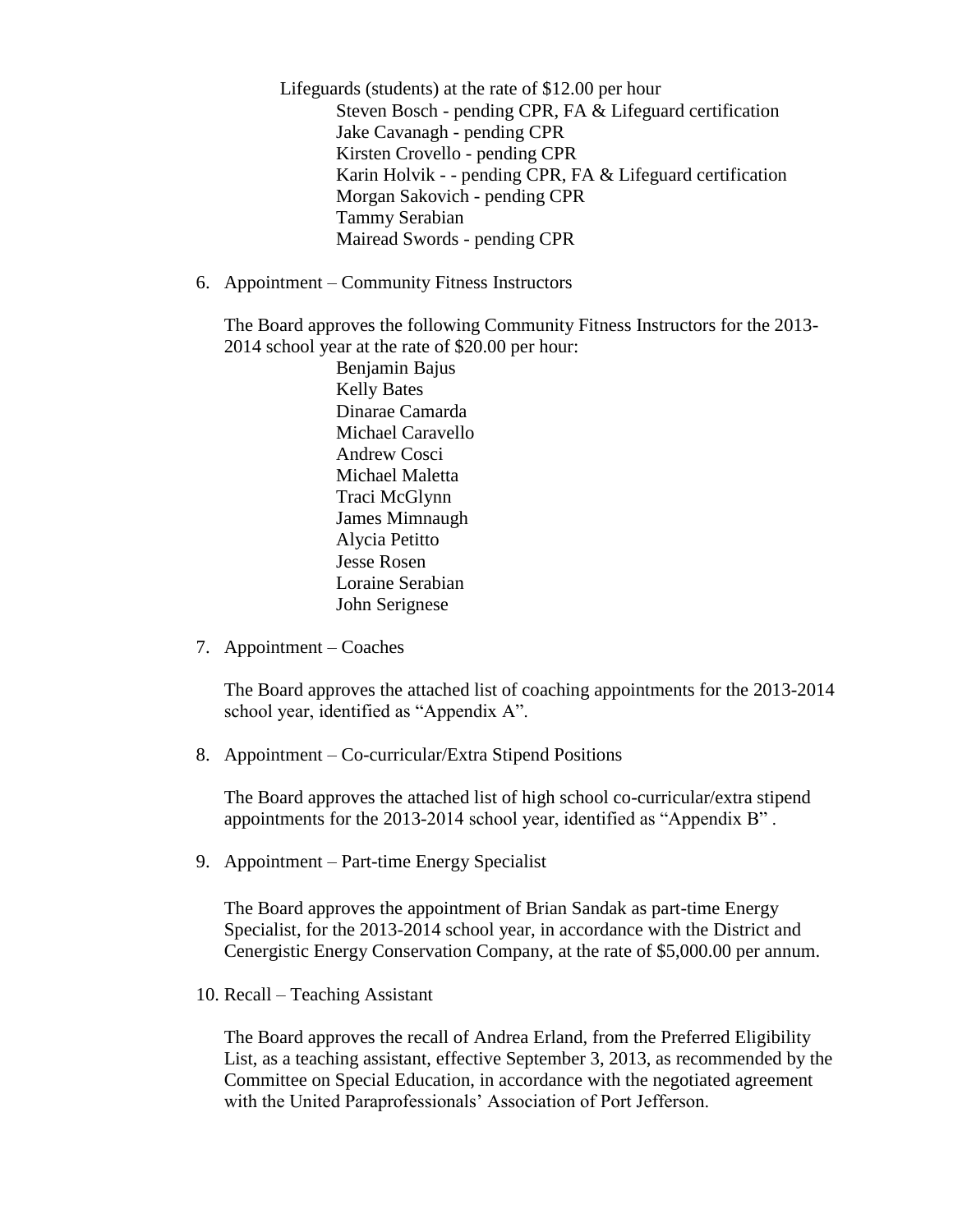## 11. Recall – Teaching Assistant

The Board approves the recall of Bernadine Devlin, from the Preferred Eligibility List, as a teaching assistant, effective September 3, 2013, as recommended by the Committee on Special Education, in accordance with the negotiated agreement with the United Paraprofessionals' Association of Port Jefferson.

12. Resignation – Custodial Worker I

The Board accepts the resignation of Giuseppe Lupo as a Custodial Worker I effective August 2, 2013.

13. Summer Employment

The Board approves the following aide appointments for the remainder of the summer 2013:

- a. Suzanne Uldal (not to exceed 6 days) at the rate of \$10.00 per hour to assist with copying and mailings for school opening.
- b. Mary O'Sullivan (not to exceed 2 days) at the rate of \$10.00 per hour to assist with copying and mailings for school opening.
- c. Maureen Colon (not to exceed 20 hours) at the rate of \$10.00 per hour, to assist with sports physicals.
- 14. Summer CSE Substitute Teacher Member

The Board approves Carleen Parmegiani as a substitute teacher member for the Committee on Special Education as needed, for the period July 1, 2013 to August 31, 2013.

15. Extra Class Assignments

The Board approves the following extra class assignments for the 2013-2014 school year in accordance with the negotiated agreement with the Port Jefferson Teachers Association:

Roderick Cawley - Zoology, Spring Semester Philip Giannusa - .2 Grade 7 Social Studies, October 2013 - January 2014 Eva Grasso - HS Writing Workshop, Fall Semester Michel Krivosta - AP Physics .1 FTE full year Michel Krivosta - Science Labs (6 periods per 6 day cycle) Nicole Pennino-Costa - Introduction to Italian (Level Ia), full year

16. Request for Leave – Elementary Teacher

The Board approves the request of Melissa Corey, teacher of Elementary Education, for a leave of absence from on or about October 3, 2013 until on or about January 6, 2014, in accordance with Board Policy 9520.2 Family and Medical Leave and Article IX.B.9 of the negotiated agreement with the Port Jefferson Teachers' Association.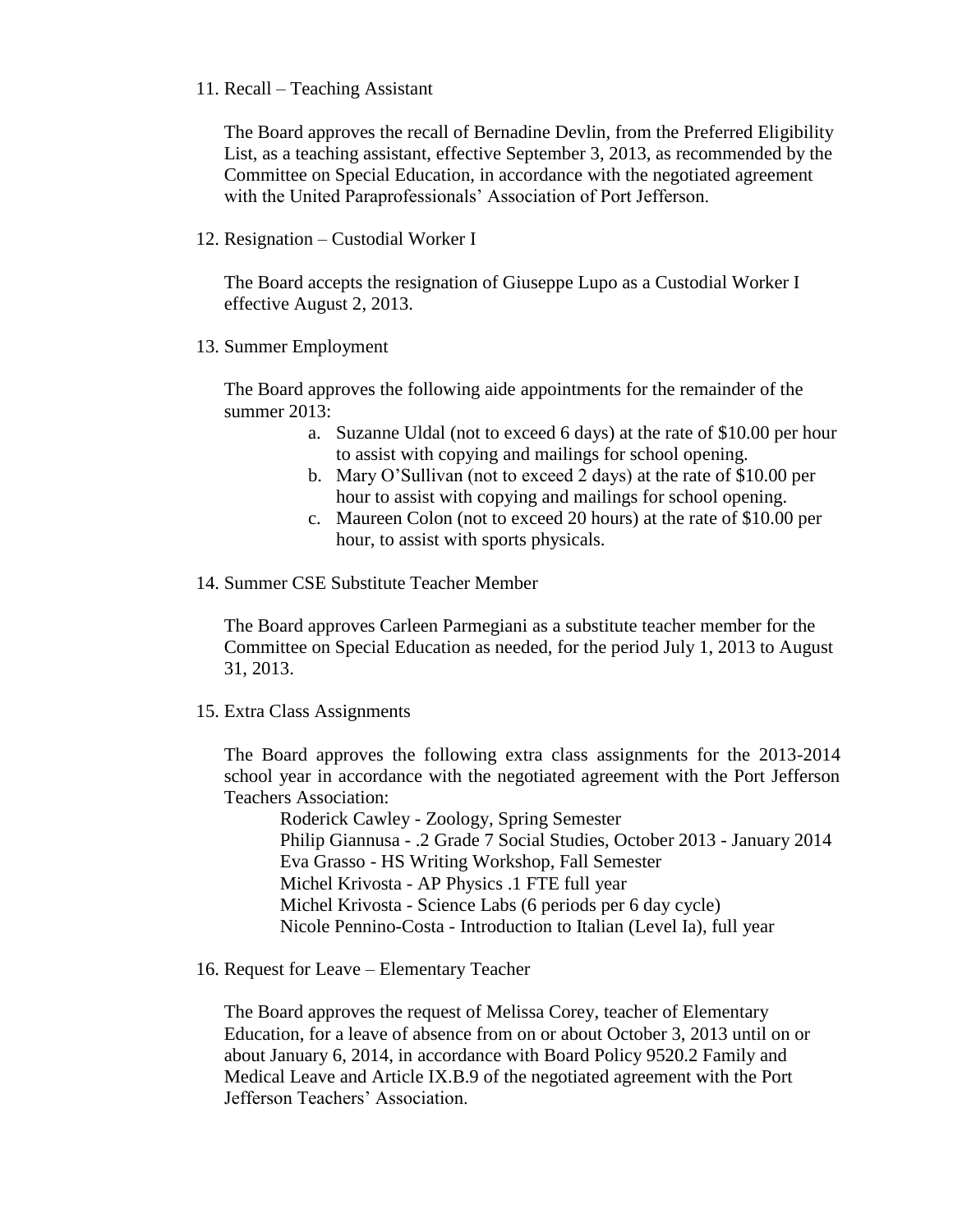17. Request for Leave Extension – Elementary Teacher

The Board approves the request of Kimberly Berg, teacher of Elementary Education Teacher, for an extension of her current leave of absence through the 2013-2014 school year.

18. Leave Replacement Appointment – Elementary Teacher

The Board approves the appointment of Janelle Bellotti as a .7 FTE teacher of Elementary Education, on a leave replacement basis (for Kimberly Berg), effective September 3, 2013 through June 30, 2014, at Level MA 30 Step 6, in accordance with the negotiated agreement with the Port Jefferson Teachers' Association.

19. Leave Replacement Appointment – English Teacher

The Board approves the appointment of Allison Anziano (for Carla Greco) as a teacher of English, on a substitute basis for the period September 3, 2013 to on or about October 17, 2013; and, on a leave replacement basis, at Level BA Step 1, effective on or about October 18, 2013 to June 30, 2014, in accordance with the negotiated agreement with the Port Jefferson Teachers Association.

20. Leave Replacement Appointment – Library Media Specialist

The Board approves the appointment of Selinda Moore (for Christine Austen) as a Library Media Specialist, on a substitute basis for the period September 3, 2013 to on or about October 17, 2013; and, on a leave replacement basis, at Level MA Step 1, effective on or about October 18, 2013 to June 30, 2014, in accordance with the negotiated agreement with the Port Jefferson Teachers Association.

21. Appointment – Substitutes

The Board approves the following substitute appointments for the 2013-2014 school year:

| Teachers                  |
|---------------------------|
| Sheila Albinson           |
| Janelle Bellotti          |
| Barbara Cawley            |
| Marsha Cohen              |
| Robert Conlin             |
| Mary Connell              |
| Michele Connolly          |
| <b>Christopher Coward</b> |
| <b>Jason Crockett</b>     |
| June Crovello             |
| Samantha Davidson         |
| Christina Del Giudice     |
| Amanda Dignon             |
| Donna Farenga             |

Andrea Femoyer Mary Fernandes Lisa Flanagan Taylor Gang Nicole Garcia Francis Gilleece Donna Higgins Amanda Jacobellis Tara Jones Jennifer Juhas-DePaoli Aroona Khan Maria Llorens Paige Lohmann Tory Malvetti Jason Mehl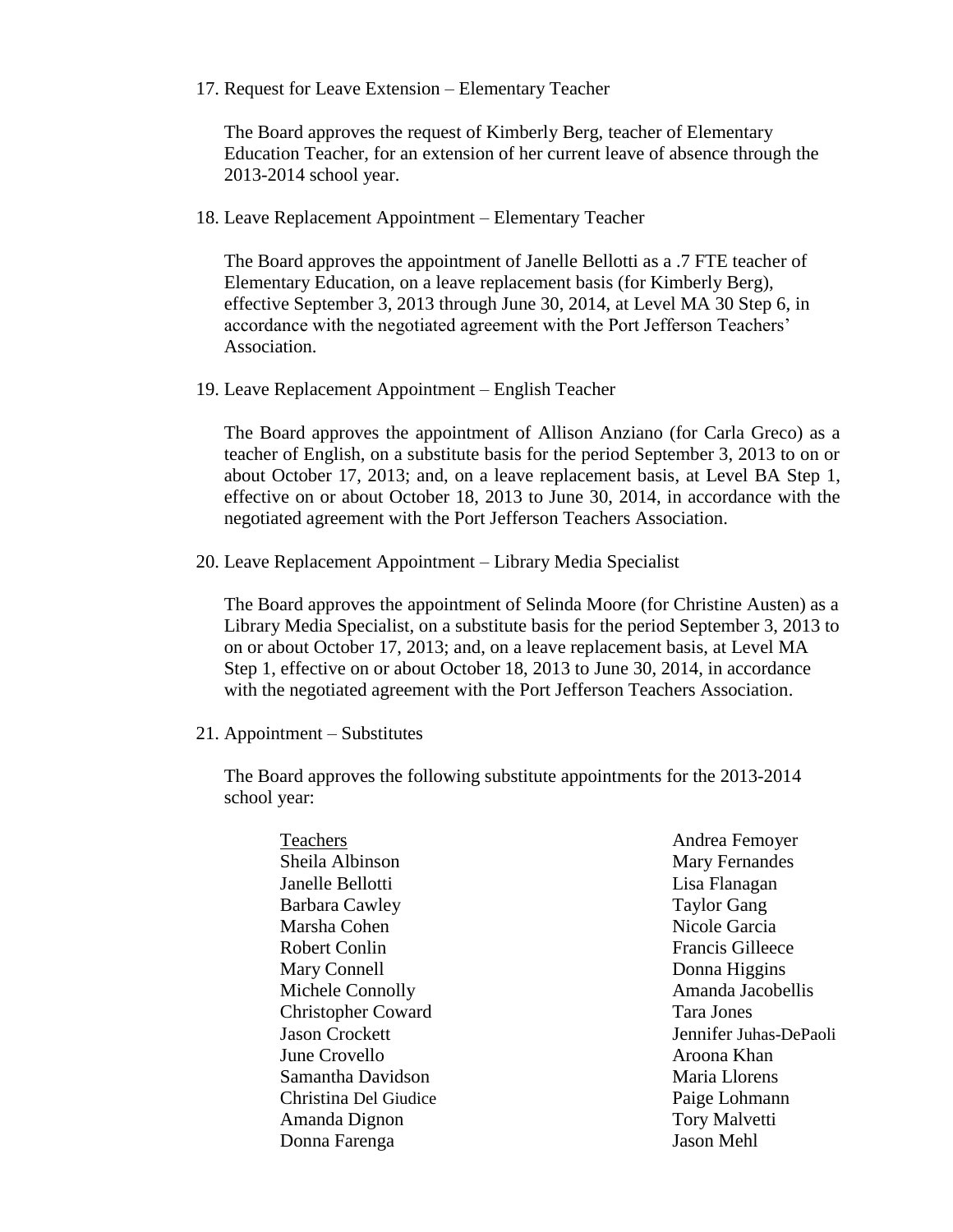Mary Mulligan Jeanine Nasta Allyson Nuss Susan O'Donnell Richard Olson Noelle Policastro Laura Ricca Joan Sandstrom Linda Schneider Ann Schwartz Dawn Shackles Rachel Tarnowski Melodie Tegay Philip Vario Susan Whitman Irma Ana Wolber Allyson Wolff Arielle Zamek Teachers – not to exceed 40 days Katherine Butera Teaching Assistants Sheila Albinson Michele Connolly Christopher Coward Lisa Flanagan Taylor Gang Amanda Jacobellis Aroona Khan Nancy Makarius (pending fingerprint clearance by NYSED) Sonia Pinero Allyson Wolff Teaching Assistants– not to exceed 40 days Roxanne Brown Katherine Butera Rene Sowers Teacher Aides Caroline Bachmore Amanda Jacobellis Michele Connolly Sonia Pinero Clerical Roxanne Brown Nancy Makarius (pending fingerprint clearance by NYSED) Sandra Mellon Rene Sowers Angela Virgilio Nurse Linda Love Jennifer McDonald Gertrude Weidler 22. Substitute – Athletic Trainers The Board approves the appointment of the following substitute Athletic Trainers, effective August 19, 2013, at the rate of \$38 per hour: Stephanie Dunn

Jason Lee Hannah Kuemmel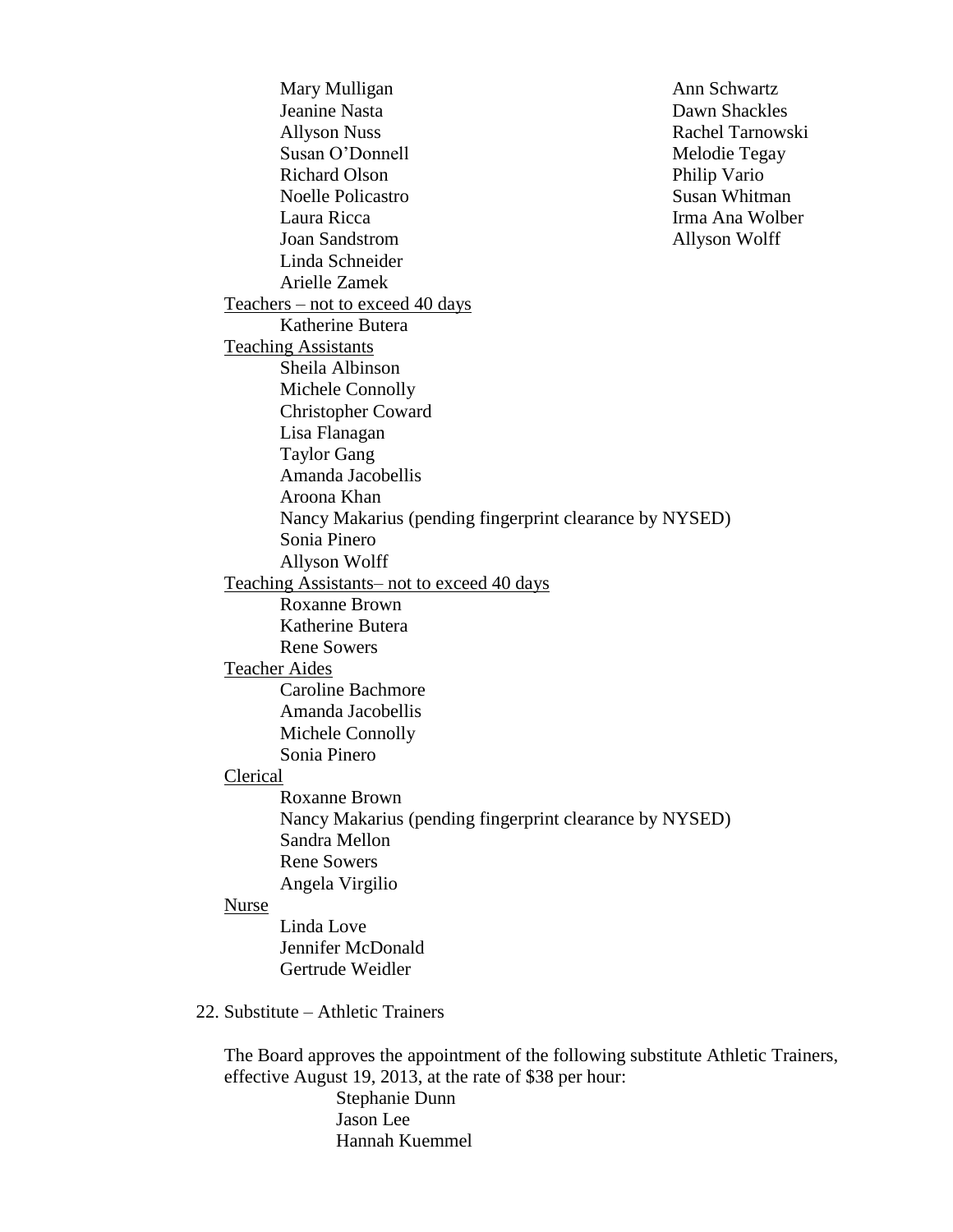23. Appointment - .4 FTE Technology Teacher

The Board approves the part-time appointment of Robert Dunlop as a .4 FTE teacher of Technology Education, effective September 3, 2013 through June 30, 2014, at Level MA 1 Step 1, in accordance with the negotiated agreement with the Port Jefferson Teachers Association.

24. Appointment – Foreign Language Teacher

The Board approves the appointment of Celiana Patti, on a probationary basis effective September 3, 2013, as a teacher of Foreign Language, at Level MA Step 1**,** in accordance with the negotiated agreement with the Port Jefferson Teachers Association.

25. Appointment - .5 FTE Music Teacher

The Board approves the part-time appointment of Lisa Stanzione as a .5 FTE teacher of Music, effective September 3, 2013 through June 30, 2014, at Level MA Step 1, in accordance with the negotiated agreement with the Port Jefferson Teachers Association.

26. Appointment – Dean of Students

The Board approves the appointment of Dinarae Camarda to the extra stipend position of Dean of Students-Secondary Grades 6-12, for the 2013-2014 school year, at the rate of \$14,000.00 per annum.

27. Substitute Pay Scale

The Board approves the increase in compensation for substitute employees, effective September 2013, as follows:

> Nurses - \$150.00 per day Teaching Assistants - \$12.50 per hour Teacher Aides - \$11.00 per hour Clerical - \$11.00 per hour

28. After-School Library Supervision

The Board approves the following after-school library supervision appointments for the 2013-2014 school year, at the rate of \$15.15 per hour:

| Middle School/High School Library | Debra Hartmann             |
|-----------------------------------|----------------------------|
|                                   | Antoinette Famiano         |
|                                   | Hope Post (substitute)     |
|                                   | Bonnie Kelsch (substitute) |
|                                   |                            |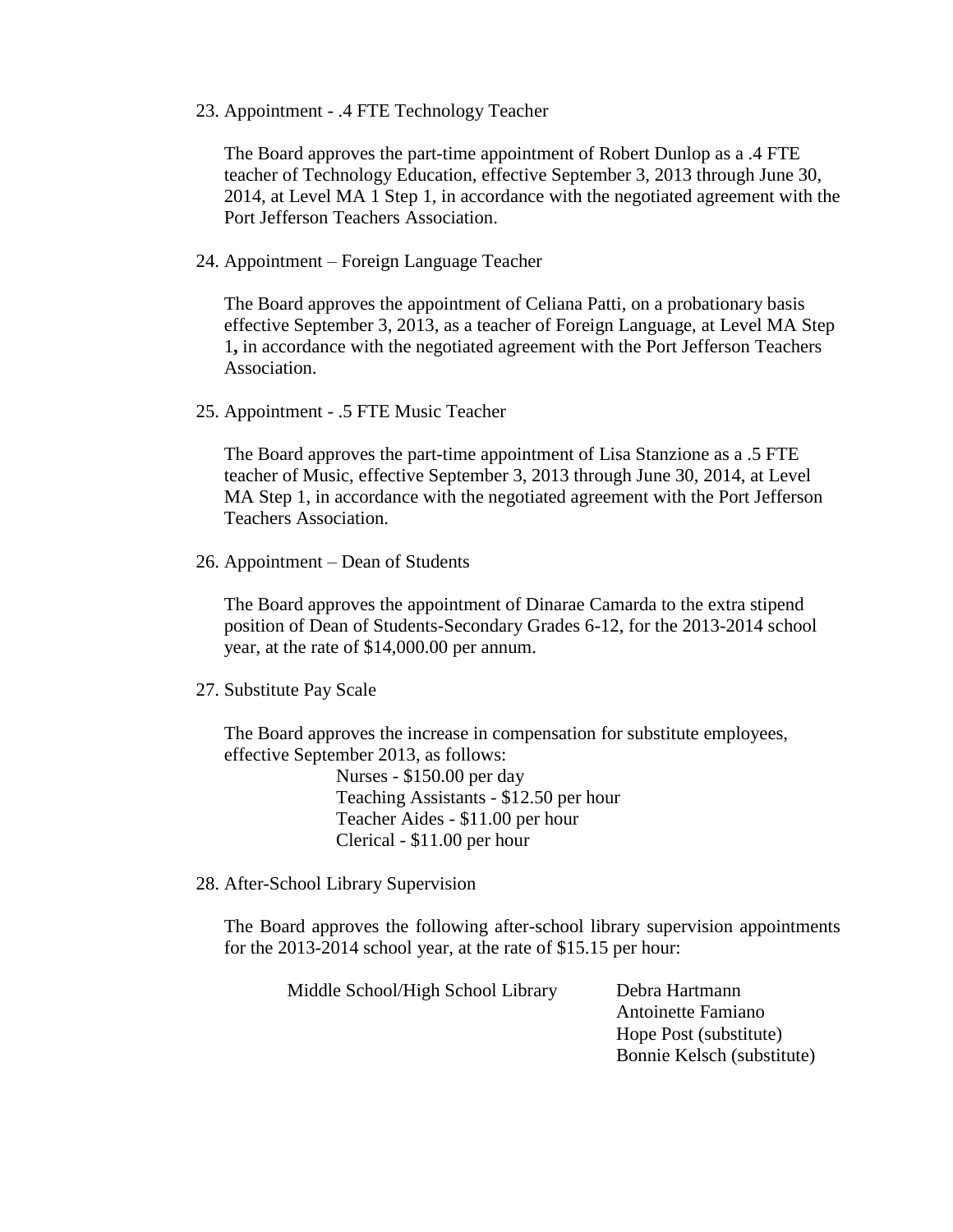29. Retirement – Senior Guard

The Board accepts the resignation for the purpose of retirement of Donald Butler, as Senior Guard, effective August 31, 2013.

30. Amendment to Employment Agreement – Superintendent of Schools

BE IT RESOLVED**,** that the Board of Education hereby approves a certain FIRST AMENDMENT to the Employment Agreement between Dr. Kenneth Bossert and the Board of Education, dated May 22, 2012 and herewith authorizes the President of the Board of Education to execute said FIRST AMENDMENT on behalf of the Board of Education.

## **B. Finance**

1. Financial Reports

The Board approves the financial reports.

2. Free and Reduced Price Lunch Program

The Board approves the Free and Reduced Price Meal Policy Statement including the Family Income Eligibility Criteria for the 2013-2014 school year.

3. School Lunch Prices

The Board approves the lunch prices for the 2012-2013 school year as follows:

| <b>Elementary School Lunch</b> | \$2.65 |
|--------------------------------|--------|
| Secondary School Lunch         | \$2.90 |
| <b>Elementary Milk</b>         | \$.40  |
| <b>Secondary Milk</b>          | \$.40  |

4. Library Services Contract

The Board approves the Library Services Contract between the district and the Port Jefferson Free Library for the 2013-2014 school year.

5. Special Counsel Services

The Board hereby approves an hourly rate of \$135.00 for litigation support services performed on behalf of the district by law clarks employed by Guercio & Guercio, LLP, as more fully set forth in correspondence from Guercio & Guercio, LLP dated July 18, 2013.

6. NYSSBA Membership Renewal

The Board approves renewal of membership to the New York State School Boards Association at a cost of \$11,800.00 for the 2013-2014 school year.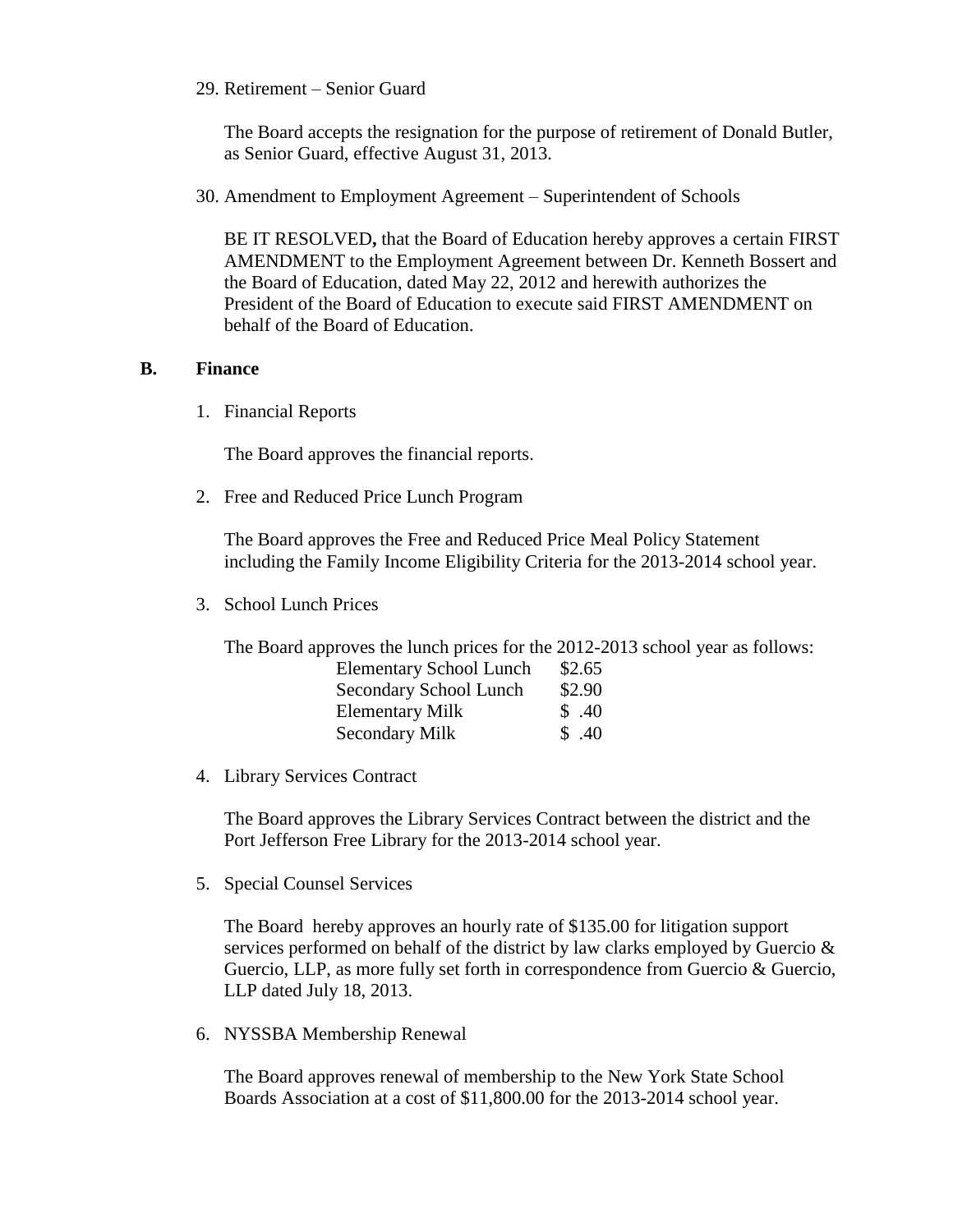7. Shared Sports Agreement

The Board approves the Shared Sports Agreement between The Knox School and Port Jefferson UFSD for the 2013-2014 school year.

8. Copier/Printer Lease

The Board approves the addition of a copier to the current Multi-Year Service Agreement with Eastern Suffolk BOCES, for the lease of copiers/printers.

9. Transfer of Reserves

The Board approves the following resolution:

WHEREAS, by action of the Board of Education, the Port Jefferson Union Free School District has previously established certain reserves having the following balances as of the fiscal year ending June 30, 2012:

| <b>Reserves</b>              | <b>Fiscal Year</b><br><b>Ending</b><br>6/30/12 |
|------------------------------|------------------------------------------------|
| <b>Workers' Compensation</b> | 928,380                                        |
| Unemployment                 | 638,312                                        |
| <b>Compensated Absences</b>  | 2,216,962                                      |
| <b>Employees' Retirement</b> | 1,265,260                                      |
| Debt Service                 | 2,796,387                                      |
| <b>Deferred Revenue</b>      | 1,018,501                                      |
| <b>Total Reserves</b>        | 8,863,802                                      |

And, WHEREAS, the Port Jefferson Board of Education wishes to utilize and or contribute additional funds where appropriate,

NOW BE IT RESOLVED that the Port Jefferson Board of Education hereby authorizes transfers of 2012-13 fund balance to any of the properly established reserves not exceed:

| <b>Reserves</b>              | <b>Transfers</b><br>Not to<br><b>Exceed</b> |
|------------------------------|---------------------------------------------|
| <b>Workers' Compensation</b> | 600,000                                     |
| Unemployment                 | 700,000                                     |
| <b>Employees' Retirement</b> | 700,000                                     |
| Deferred Revenue             | 400,000                                     |
| <b>Total Reserves</b>        | 2,400,000                                   |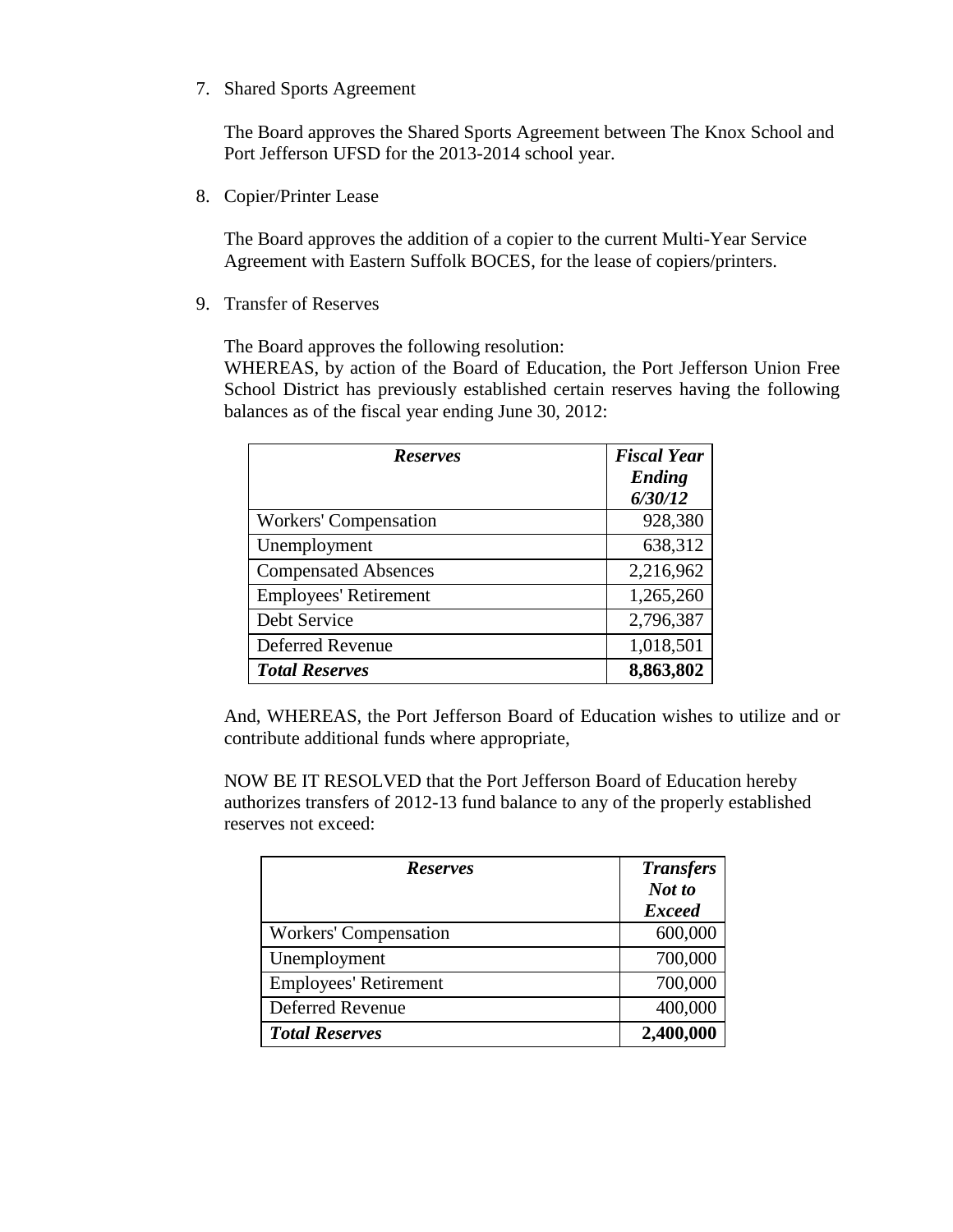# **C. Facilities & Operations**

1. Surplus Property

The Board declares the following books as obsolete; and, authorizes the Assistant Superintendent for Business to dispose of same in the best interest of the district:

- ( 1) 21 volume set of "The New Book of Knowledge" (ISBN #0-7172-0520-7)
- (90) Glencoe Mathematics: Applications and Connections Course 3, Glencoe/McGraw Hill (ISBN #0-07-822852-2)
- (47) Unified Mathematics 1, Houghton Mifflin 1991
- (55) AMSCO's Mathematics A, AMSCO 2002, (ISBN #1-56765-547-7)
- (95) Holt Mathematics Course 3: Pre-Algebra, Holt, Rinehart and Winston 2008, (ISBN #0-03-092939-3)
- 2. Use of Herbicide

The Board authorizes the emergency use of the herbicide Roundup for the purpose of weed removal at the high school track site only.

# **D. Education**

1. Committees on Special Education

The Board approves the recommendations of the Committees on Special Education.

2. Professional Development

The Board approves participation in the Columbia University Teachers College Reading and Writing Project (TCRWP), for staff development in writing for the 2013-2014 school year.

3. Concussion Management Services

The Board approves the following Chief School Medical Officer Concussion Management service appointments for the 2013-2014 school year, at no cost to the district:

Orthopedics Associates of Long Island St. Charles Hospital's *Think Smart Concussion Management Program*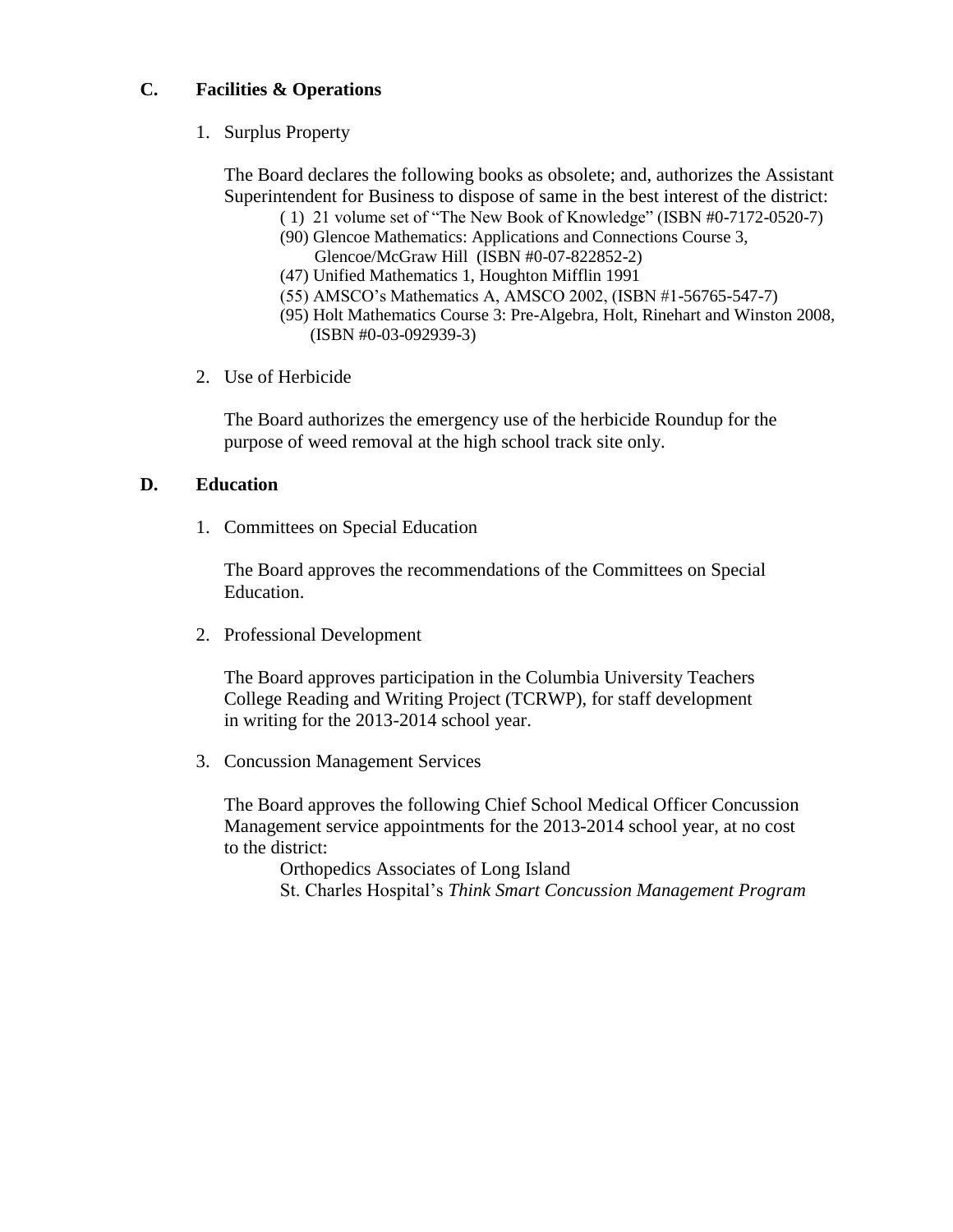# **COACHES 2013-14**

| <b>SPORTS</b>                              | Coach                          | Temp.<br><b>Required</b> |
|--------------------------------------------|--------------------------------|--------------------------|
| <b>Field Hockey Varsity</b>                | Deborah Edgar-<br><b>Brown</b> | Pending TCL              |
| Field Hockey JV                            | <b>Emily Fleckenstein</b>      | Pending PCL              |
| <b>Field Hockey MS</b>                     | Nancy Gallagher                | Pending TCL              |
| <b>X-Country Varsity Boys</b>              | <b>Roderick Cawley</b>         | Pending FA               |
| X-Country Varsity Girls                    | Donald Slingerland             |                          |
| <b>Golf Varsity Boys</b>                   | <b>Charles Ruoff</b>           |                          |
| <b>Soccer Varsity Boys</b>                 | <b>John Poulianos</b>          | Pending TCL              |
| Soccer JV Boys                             | <b>James Poulianos</b>         | <b>PCL</b>               |
| Soccer MS Boys                             | <b>Matthew Madarasz</b>        |                          |
| <b>Soccer Varsity Girls</b>                | Winifred Kuemmel               |                          |
| Soccer JV Girls                            | Allyson Wolff                  |                          |
| <b>Soccer MS Girls</b>                     | Jaclyn O'Connor                | Pending CPR              |
| <b>Tennis Varsity Girls</b>                | Dennis Christofor              |                          |
| <b>Football Varsity</b>                    | <b>Andrew Cosci</b>            |                          |
| Football Assistant Varsity (1)             | <b>Anthony Anacreonte</b>      |                          |
| Football Assistant Varsity (2)             | Keith Buehler                  |                          |
| Football JV - Head                         | <b>Patrick Cawley</b>          | Pending TCL              |
| Football JV - Assistant                    | Thomas Foley                   | Pending TCL              |
| Football MS - Head                         | Joseph Dessi                   |                          |
| Football MS - Assistant                    | <b>Jesse Rosen</b>             |                          |
| <b>Volleyball Varsity Girls</b>            | <b>Robert Conlin</b>           |                          |
| Volleyball JV Girls                        | Dinarae Camarda                |                          |
| Cheerleading Varsity (Fall)                | Jamie Schlageter               |                          |
| <b>Gymnastics Varsity</b>                  | Alycia Petitto                 |                          |
| <b>Basketball Varsity Boys</b>             | Keith Buehler                  |                          |
| <b>Winter Track Varsity Boys</b>           | <b>Roderick Cawley</b>         |                          |
| Winter Track Varsity Boys Assistant        | <b>Andrew Cosci</b>            |                          |
| Winter Track Varsity Girls                 | <b>Brian Snow</b>              |                          |
| <b>Wrestling Varsity</b>                   | Michael Maletta                |                          |
| <b>Independent Varsity Swimming</b>        | Mary Fleckenstein              |                          |
| (Boys/Girls)                               |                                |                          |
| <b>Spring Track Varsity Boys</b>           | <b>Roderick Cawley</b>         |                          |
| <b>Spring Track Varsity Boys Assistant</b> | Andrew Cosci                   |                          |
| <b>Spring Track Varsity Girls</b>          | <b>Brian Snow</b>              |                          |
| <b>Tennis Varsity Boys</b>                 | Dennis Christofor              |                          |
| <b>Baseball Varsity</b>                    | <b>Jesse Rosen</b>             |                          |

Assistant Coach for all sports – Debra Ferry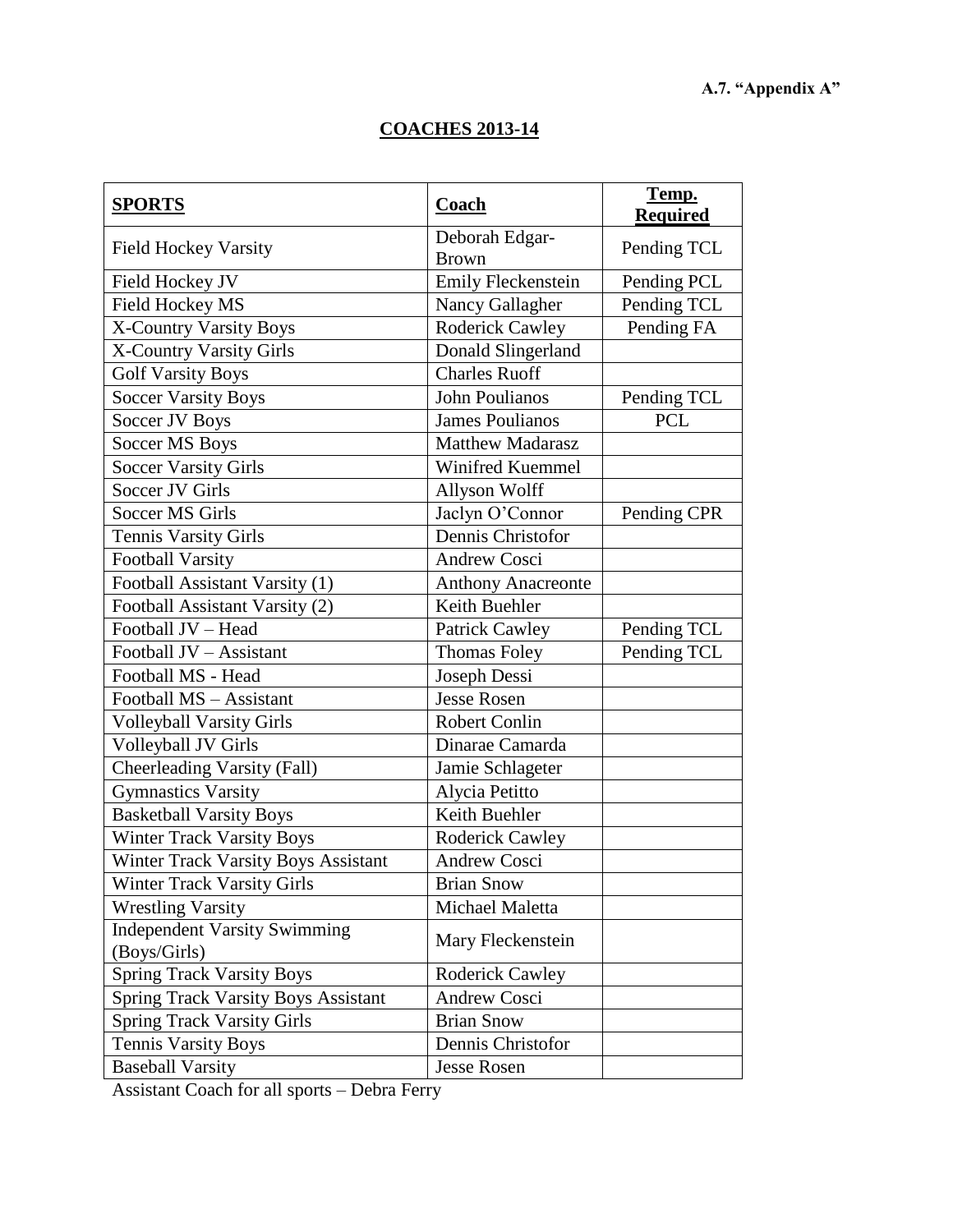| <b>High School Co-curricular Activity</b> | <b>Advisor</b>                       |
|-------------------------------------------|--------------------------------------|
| <b>Academic Team</b>                      | Michel Krivosta                      |
| <b>Chamber Choir</b>                      | Katie Bernius                        |
| <b>Community Service</b>                  | Kerri Neligon, Jesse Rosen           |
|                                           | (co-advisors)                        |
| <b>Concerts Instrumental</b>              | Christine Creighton                  |
| <b>Concerts Strings</b>                   | Michael Caravello                    |
| <b>Concerts Vocal</b>                     | <b>Katie Bernius</b>                 |
| CSI                                       | Adam Bouchard                        |
| <b>Detention Supervisor</b>               | Caroline Morgan                      |
|                                           | <b>Susan Federico</b>                |
|                                           | Eva Grasso                           |
| Drama Club                                | <b>Anthony Butera</b>                |
| Freshman Class Advisor                    | Celiana Patti                        |
| Gay-Straight Alliance                     | Kristin Britt & Dinarae Camarda      |
|                                           | (co-advisors)                        |
| <b>Junior Class Advisor</b>               | Christina Carlson & Melissa Zinger   |
|                                           | (co-advisors)                        |
| Latin Club                                | Anne Algieri                         |
| Leo Club                                  | Kristine Vaccaro & Brian Chalmers    |
|                                           | co-advisors                          |
| <b>LISEC</b>                              | Jonathan Maletta & Dawn DeLeonardis- |
|                                           | Moody (co-advisors)                  |
| Mast                                      | Matt Sefick                          |
| <b>Mathletes</b>                          | Dennis Christofor                    |
| <b>Musical Productions</b>                | Jeanette Cooper                      |
| National Honor Society                    | Michel Krivosta & Eva Grasso         |
| <b>Robotics Club</b>                      | Robert Dunlop                        |
| Rotary-Interact Club                      | Deirdre Filippi                      |
| <b>SCIMATECH</b> (Science Olympiad)       | Michel Krivosta                      |
| <b>Senior Class Advisor</b>               | Kandice Brucella & Kayleen Moran     |
|                                           | (co-advisors)                        |
| Sophomore Class Advisor                   | Kelly Cusumano & Taylor Forstell     |
|                                           | (co-advisors)                        |
| <b>Student Council</b>                    | Sarah Ogden                          |
| <b>Technical Director (play)</b>          | <b>Edward John Worrell</b>           |
| Tri-M Honor Society                       | Christine Creighton                  |
| Yearbook                                  | Lynne Edsall & Richard Olson         |
|                                           | (co-advisors)                        |

# **2013-14 HS Co-Curricular / Extra Stipend Appointments**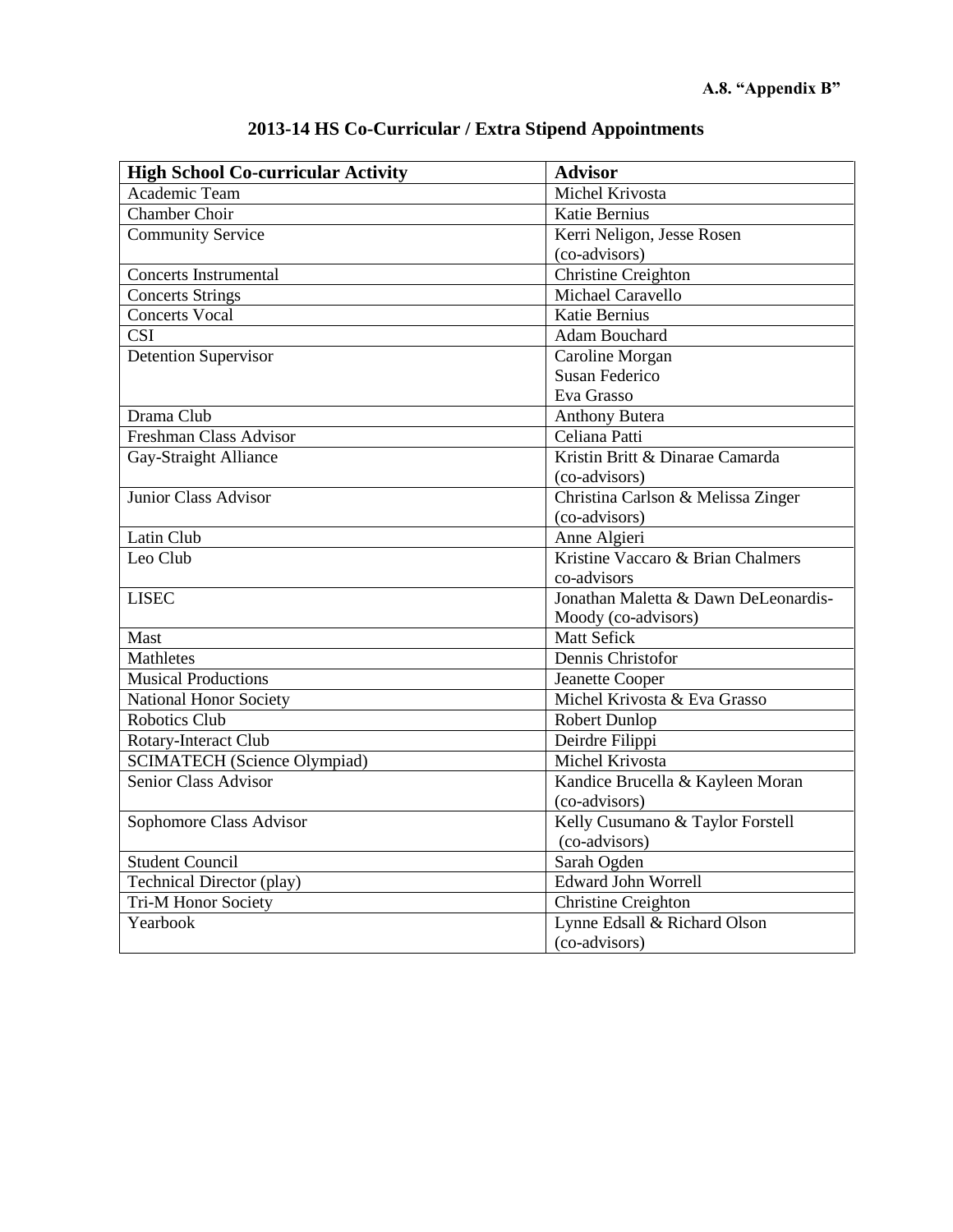## PORT JEFFERSON SCHOOL DISTRICT BOARD OF EDUCATION

#### 2013-14 Board Committee Charges

#### Curriculum Committee

The Curriculum Committee is charged to work with the Administration to provide oversight of the Curriculum Revision Five-year Cycle. After review of the Superintendent's recommendations, the Committee will adopt and publish a five-year calendar of curriculum review and approval. Curriculum adoptions will be made prior to January 1 so that adequate time will be provided to include necessary funds for personnel and materials in the subsequent school year budget.

In addition, the Committee will oversee the implementation of Policy 4220, Educational Initiatives, to provide comprehensive plans for new and revised educational programs. The Committee will provide updates at each monthly Board meeting and will present a year-end summary at the June 2014 Board Meeting with recommendations for the next Board.

### Finance Committee

The Finance Committee will work with the Assistant Superintendent for Business and meet as necessary to perform the following tasks:

- Oversee and monitor the process of planning, developing, and communicating the annual district budget to be referred to voters.
- Address any financial exigencies that may require Board action and ensure proper communication and reporting to the Board.
- Convene a Citizens Advisory Committee**\*** in accordance with Board policy to provide feedback to the Board and administration regarding various budget proposals.
- Oversee the development of a long-range financial plan for the District.

The Committee will provide updates at each monthly Board meeting and will present a yearend summary at the June 2014 Board meeting with recommendations for the next Board.

#### Facilities Committee

The Facilities Committee will work with the administration to provide oversight of school facilities and will work with the District Architect to plan for facility development. Included within the facility oversight responsibility is the duty to set direction for the continued development and application of the District technology network. The Committee will act as the appellant body for final resolution of transportation complaints on appeal from administrative resolution. The Committee will also function as the School Visitation Committee. The Committee will provide updates at each monthly Board meeting and will present a year-end summary at the June 2014 Board meeting with recommendations for the next Board. Audit Committee

The Audit Committee will work with the administration and auditors in accordance with the District's Audit Committee Charter to provide oversight over the District's financial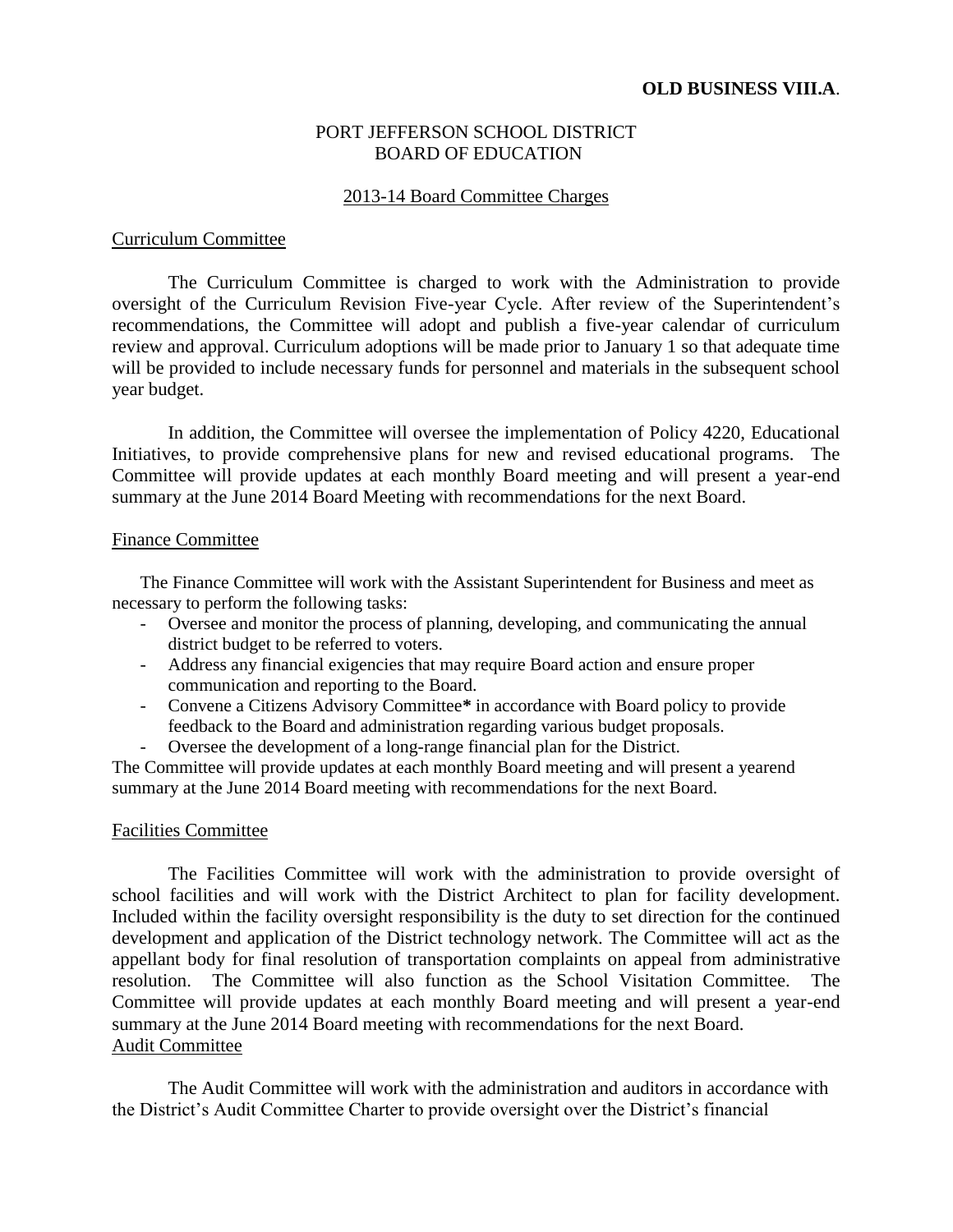processes. The Committee will provide updates at each monthly Board meeting and will present a year-end summary at the June 2014 Board meeting with recommendations for the next Board.

## **\***Budget Advisory Committee

The Port Jefferson School District Board of Education welcomes the involvement of the community to serve on a Budget Advisory Committee (BAC). The BAC will meet with the Finance Committee to review budget propositions for the 2014-2015 school year and make recommendations that the administration may use to amend the final draft budget. Per district policy, all BAC recommendations and corresponding budget propositions will be communicated to the Board and the Superintendent of Schools. The Board may accept, reject, or return committee recommendations for further study. It is then the responsibility and prerogative of the Board to decide which draft budget version will be presented for public vote. Upon final authorization of the budget by public vote, or Board action as permitted by law, the work of this committee will be considered complete and the committee will be discharged of any further duties.

#### Policy Committee

The Policy Committee is charged to work with the administration to conduct a structured and cyclical review of all policies contained within the district's policy manual. The Committee will seek input from the Superintendent/designee to identify policies that will require priority status for revision or initial introduction. Policies reviewed by the Committee will be brought forward to the Board of Education whenever revisions or new adoptions are necessary (in accordance with policy relating to adoption of Board Policies). The Committee will provide updates at each monthly Board meeting and will present a year-end summary at the June 2014 Board meeting with recommendations for the next Board.